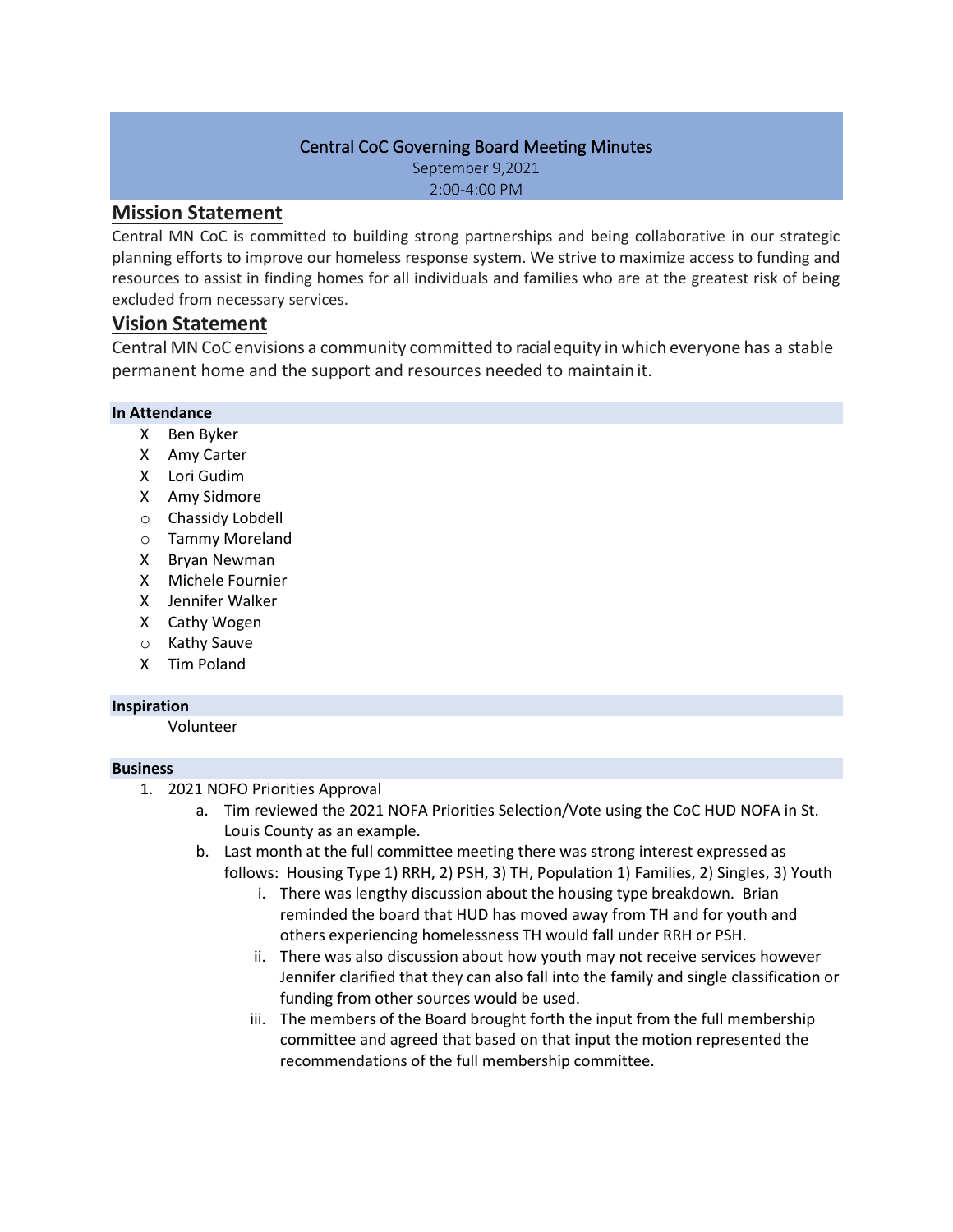- c. Motion was made by Amy Sidmore and seconded by Lori Gudim to accept the Housing Type priority as 1. RRH, 2. PSH, and 3. TH and the population as 1. Families, 2. Singles and 3. Youth – motion passed unanimously
- 2. 2021 NOFO Scoring Tool Approval
	- a. Tim and Mike along with board input developed the Central CoC scoring tool.
	- b. Motion was made by Ben Byker and seconded by Jennifer Walker to accept the NOFO scoring tool as proposed – motion passed unanimously.
- 3. Standing Committees and Working Groups Policies Cathy Wogen
	- a. Cathy thanked the members of the Governing Board for their work on drafting the committee outlines.
	- b. The Board agreed that members of each committee should reflect each region, organization, priority, and term year/years
	- c. Each draft includes: Committee Name, Summary, Committee Chair and Secretary, Committee Members, Committee Mission/Vision, Committee Description including the scope, goals and expected outcomes
	- d. Data Colllection needs.
	- e. Motion to approve the Standing Committees and Working Groups Policies was made by Jennifer Walker and seconded by Amy Carter. Motion passed.
- 4. Committee Discussion
	- a. HMIS/Data Lori Gudim and Ben Byker
		- i. Lori and Ben met with Annabell and through their discussion it became unclear as to the focus of this committee. There was further discussion including that the committee be eliminated. Cathy suggested tabling the committee until further discuss of the board could occur to clarify the roles, responsibilities and expectations of this committee.
	- b. PIT Count Jennifer Walker and Tim Poland
		- i. This is a new committee that was established at some point but was not part of the committees as listed in the CoC bylaws and policies and procedures.
		- ii. Jennifer and Tim met and developed the scope, goals and expected outcomes of this committee.
		- iii. The Board felt that the draft provided enough guidance for the incoming committee to move forward.
	- c. Youth Initiative Jennifer Walker and Kathy Sauve
		- i. Jennifer and Kathy requested additional time to prepare this outline.
	- d. Racial Equity, Diversity and Inclusion Cathy Wogen
		- i. Cathy walked through the outline.
		- ii. The board recommended that the Committee Mission/Vision be expanded to include inclusion.
		- iii. The data collection needs were obtained based upon the data reports provided to the CoC SPARK team to ensure that moving forward there is historical data that was specifically used by this team to establish baseline data from which to move forward. Running these reports for 2020 and 2021 will provide comparative data points for analysis.
		- iv. The board felt that the draft provided adequate direction for the incoming committee to move forward.
	- e. Membership Amy Carter